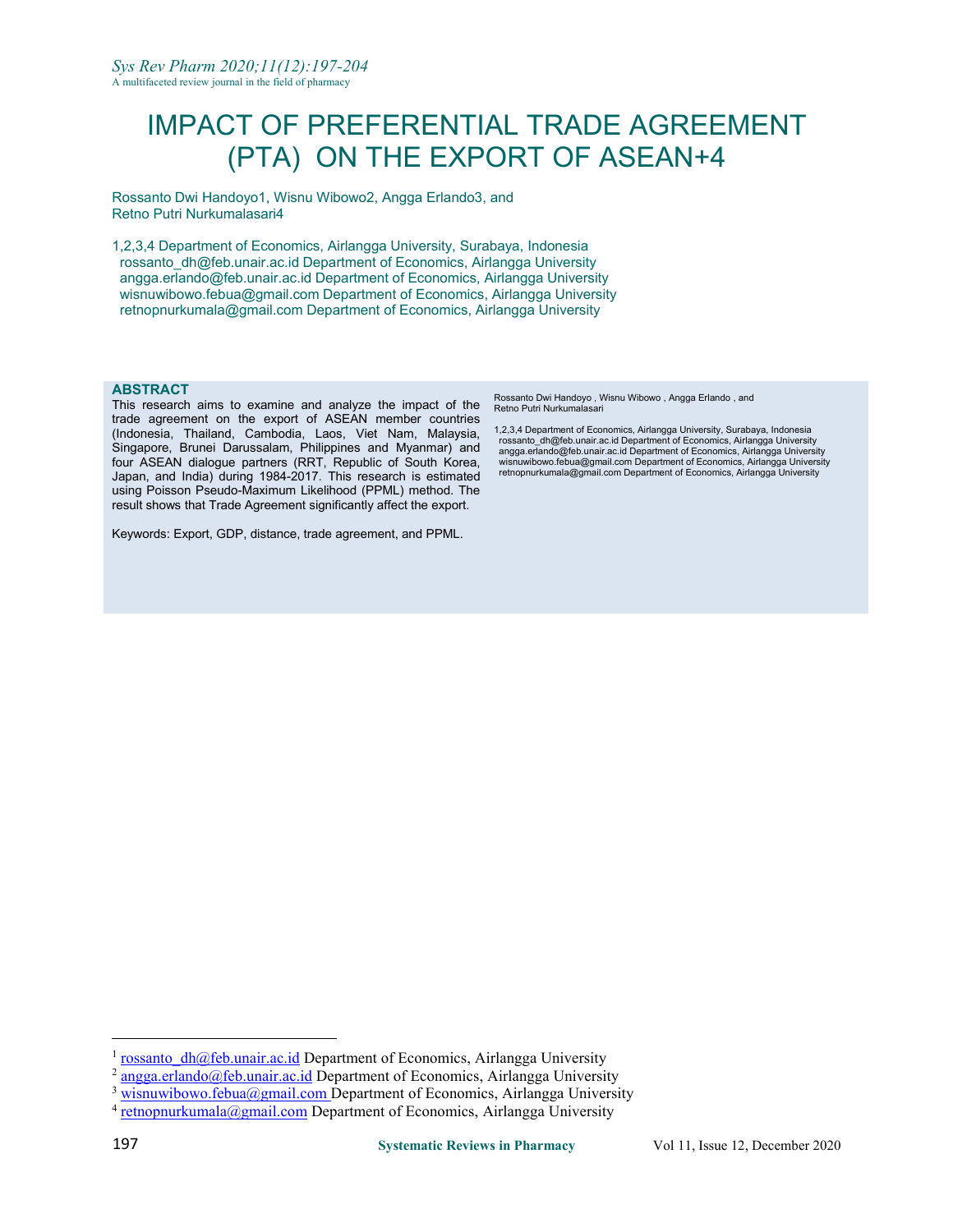## **BACKGROUND**

The formation of the North American Free Trade Agreement (NAFTA), integration of European Union (EU), and the slowdown of negotiations at multilateral level caused world countries making bilateral agreements as a new international trade interest for the last two decades. International treaties with limited membership and include all articles that only apply to members to secure or increase their respective market access (Limão, 2016). Trade agreements in Balassa (2013) cover the five categories of discriminatory arrangements classified by the World Trade Organization (WTO), namely Partial Scope Agreements (PSAs), Free Trade Agreements (FTA), Custom Unions (CU), common markets, and economic unions. Bilateral agreements are a stepping stone for free trade throughout the world (Baldwin, 1997).

Bilateral agreements are a reformation source trade policy that is very important in 20 years for most countries, especially countries that are members of the FTA and CU (Foster et al., 2011; Chang and Xiao, 2015). The proliferation of bilateral agreements continues after the formation of WTO in the period when the Most Favored Nation (MFN) tariffs are decreased. Some of the biggest growth has occurred in the last decade although the average of MFN tariffs is at its lowest with an average of less than 8% in 2009 (Limão, 2016). This happened because of tariff reduction under the bilateral agreement was more promising than the MFN. Furthermore, the MFN tariff is as the highest (the most stringent) tariff charged by WTO members with each other, so that almost all countries in the world join at least one bilateral agreement that contains an agreement to give tariffs on other countries' products lower than their MFN tariff (WITS, 2018).

Trade agreements are divided into some bilateral parts (between two countries), plurilateral (more than two countries), and country-bloc (countries from the different continents but forming bloc such as communist blocs) (Asia- Pacific Trade and Investment Report, 2016). The slowing down of negotiations in the multilateral level caused many world countries starting to pursue regional and bilateral liberalization, includes member countries of the Association of Southeast Asian Nations (ASEAN). At present, ASEAN has 11 dialogue partners include the United States, Australia, Japan, Canada, India, South Korea (Republic of South Korea), Russia, New Zealand, the People's Republic of China (PRC), the European Union and the United Nations (UN). According to Lamy (2012), the attractiveness of trade close relations between countries has been a driving force for bilateral and regional free trade agreements. After the increasing trade agreement from the 1990s, especially bilateral, the recent research beginning to reconsider the influence on trade international development. The agreement existing give some impact on the trade flows. Some researches (Koo et al., 2006; Eicher and Henn, 2011; Egger and Larch, 2008; Egger etal., 2011; Foster et al., 2011; Gil-Pareja et al., 2014; Cheong et al., 2015 and 2018) concerning agreements have also been done to find out their impact on trade.

The research related to the impact of trade agreement mostly done with the gravity model because it can estimate the trade flows of a particular country with other countries based on economic characteristics from two trading partners (Husted and Melvin, 2010: 8). The pioneer of this model are Tinbergen (1962) and Pöyhönen (1963) to estimate the trade flows of UE bilateral. Some of the empiric research also increasing the theoretical foundation for this model, such as Anderson (1979), Bergstrand (1985), Mátyás (1997), and Anderson and Van Wincoop (2003). In the Asian context, several studies also support this model such as Polak (1996), Sharma and Chua (2000), Lee and Park (2005), Kien and Hashimoto (2005) and Pusterla (2007). To estimate this gravity model many researchers used the Ordinary Least Square (OLS) method. Research that used Ordinary Least Square (OLS) method are Koo et al. (2006); Eicher and Henn (2011); Egger et al. (2011); Foster etal. (2011); Gil-Pareja et al. (2014); Cheong et al. (2015 and 2018). However, the use of OLS is not accurate to estimate the trade flows with zero value.Thatis because the OLS method will export data with zero value due to undefined zero logarithms (Silva and Tenreyro, 2006). Saucier and Rana's research (2017) used the Poisson Pseudo-Maximum Likelihood (PPML) approach to calculate trade flows because that method allows and proper which is not sensitive to trade flows with zero values (Westerlund and Wilhelmsson, 2011; Head and Mayer, 2014). Besides, PPML estimator which naturally includes observation with zero trade value, the estimator is also consistent with the existence of fixed effects that can be included as dummy variable such in OLS and coefficients interpretation of PPML model is very easy and follows the same pattern as under OLS (Silva and Tenreyro, 2003).

Based on the explanation above, the research is held about the effect of agreement on export among ASEAN countries (Indonesia, Thailand, Cambodia, Laos, Vietnam, Malaysia, Singapore, Brunei Darussalam, the Philippines, and Myanmar) and four ASEAN dialogue partner countries that are People's Republic of China (China / China), South Korea, Japan, and India. This research chooses ASEAN member countries because this research related to the agreements in ASEAN that mostly only uses a few ASEAN member countries because of data limitation (Sen et al., 2013). Furthermore, this research also has four ASEAN dialogue partners because RRT and India represent an emerging market country in Asia and Japan and South Korea represent a developed country in Asia. This research uses dependent variable namely exports, as used in the research of Koo et al. (2006), Egger et al. (2011), Foster et al. (2011), Sen et al. (2013), and Gil-Pareja et al. (2014) to capture trade creation due to agreements (Choi, 2004: 297). Independent variable (trade agreement, GDP of the importing country, GDP of the exporting country and distance) and control variable (colonial ties, language, boundaries) are use in this research as used in Sen et al. (2013) except colonial ties variable, Koo et al (2006), Egger et al. (2011), Gil-Pareja et al. (2014),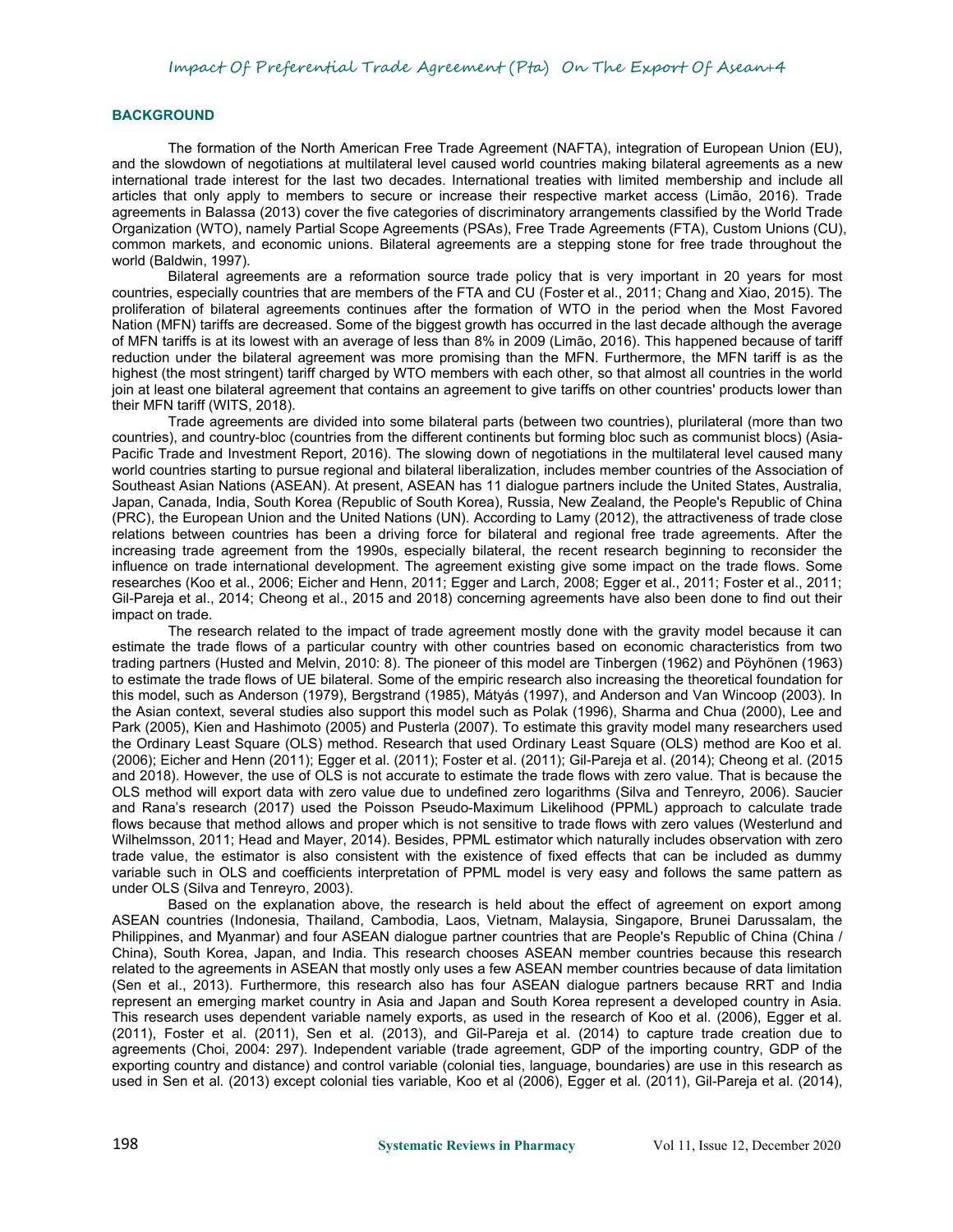Cheong et al. (2015 and 2018), and Saucier and Rana (2017). This research used the PPML method. So far the similar research has never been carried out in ASEAN and four ASEAN dialogue partners use the PPML method.

#### **RESEARCH METHODS DATA AND MODEL**

The data used in this research are secondary in the form of panel data that combines cross-section and time series. Cross-section that is used is 10 ASEAN member countries and 4 ASEAN dialogue partners, namely the People's Republic of China, Japan, South Korea, and India in the period 1984 to 2017. Export value data are obtained through the United Nations Commodity Trade (UN-COMTRADE) and the International Trade Center (INTRACEN). Importers' GDP and exporter GDP data are obtained through the World Development Indicator (WDI). Distance data, colonial ties, languages, and territorial boundaries are obtained through Centre d'Etudes Prospectives et d'Informations Internationales (CEPII). Agreements data are obtained through the World Integrated Trade Solution (WITS), especially in the Global Preferential Trade Agreements Database (GPTAD). Some methods can be used in analysis technique panel data, there are Pooled Least Square (PLS), Fixed Effect Model (FEM), dan Random Effect Model (REM). However, this research used Poisson Pseudo Maximum Likelihood (PPML), whereas PLS, FEM, dan REM will be used as a comparison and reinforce estimation results uses the PPML method. Model that use in this research:

In $x_{ijt} = \beta_0 + \beta_1$ Agreement $_{ijt} + \beta_2$ InGDP $_{it} + \beta_3$ InGDP $_{jt} - \beta_4$ InDistance $_{ij} + \beta_5$ Col $_{ij} + \beta_6$ Lang $_{ij} + \beta_7$ Border $_{ij} + \varepsilon_{ijt}$ 

 $X_{ijt}$  is export of country i to country j in year t,  $Agreement_{ijt}$  is  $\,$  dummy variable with 1 value when country i and j trade according to the agreement in year t and  $\,\varepsilon_{ijt}$  is error term,  $GDP_{it}$  is Gross Domestic Product country i in year t,  $GDP_{jt}$ is Gross Domestic Product country j in year t,  $Distance_{ij}$  is demography distance country i and j,  $Col_{ij}$  is dummy variable with nilai 1 value when country i and j have the same colonial ties,  $\it{Lang}_{ij}$  is  $\it$  dummy variable with 1 value when country i and j have the same language,  $\emph{Border}_{ij}$  is dummy  $\emph{~variable}$  with 1 value with 1 value when country i and j have the same boundaries.

#### **POISSON PSEUDO-MAXIMUM LIKELIHOOD**

Silva and Tenreyro (2006) stated that to estimate the gravity equation using standard empirical method was not accurate. It due to the log-linearization of the empirical model that faces an inconsistent heteroscedasticity problem. Furthermore, log-linearization is not appropriate with zero value in trade data that cause some unsatisfactory solution, includes sample cutting (elimination of trading pairs with zero values).

To overcome various estimation problems, so this research used PPML simple model. This method is a strong and more consistent heteroscedasticity different pattern. Besides, this method provides a natural way to handle zero in trade data. PPML method used to bring back the gravity equation and shows a significant difference from the obtained result through log-linear. On the other hand, in the traditional specification both Anderson and Wincoop (2003) from the gravity equation, OLS estimation overestimate the results of the estimator. Monte Carlo simulation and Poisson regression result show that that heteroscedasticity can cause a significant bias, but the results show that when there is evidence of heteroscedasticity, PPML estimators should be used as a substitute standard log-linear model (Silva and Tenreyro, 2006). Furthermore, the best choice for research is to use the PPML command developed by Silva and Tenreyro (2011).

#### **PLS, FEM, AND REM**

Pooled-Least Square estimates the model with the Ordinary Least Square (OLS) method that combines alltime series and cross-section data. This approach does not care about the nature of time series and cross-sections of data. Assuming that all objects have the same regression coefficient, the explanatory variables are non-stochastic and very exogenous. Besides, error terms are independently distributed, on the average equal to zero, and its variance is constant (Gujarati, 2014: 239). The PLS equation model can be written as follows:

$$
Y_{it} = \beta_0 + \beta_1 X_{1it} + \beta_2 X_{2it} + \dots + \beta_n X_{nit} + \varepsilon_{it}
$$

Then, the Equation model of Model FEM in Greene (2012: 360) can be written as follows:

$$
y = X\beta + D\alpha + \varepsilon
$$

This model is usually known as the least square variable model. There is an interception difference between crosssections that used as model basic, however, that intercept is constants between time (time-invariant). This panel data estimation technique used a dummy variable to capture differences between intercepts. This panel data estimation technique uses dummy variables to capture differences between intercepts.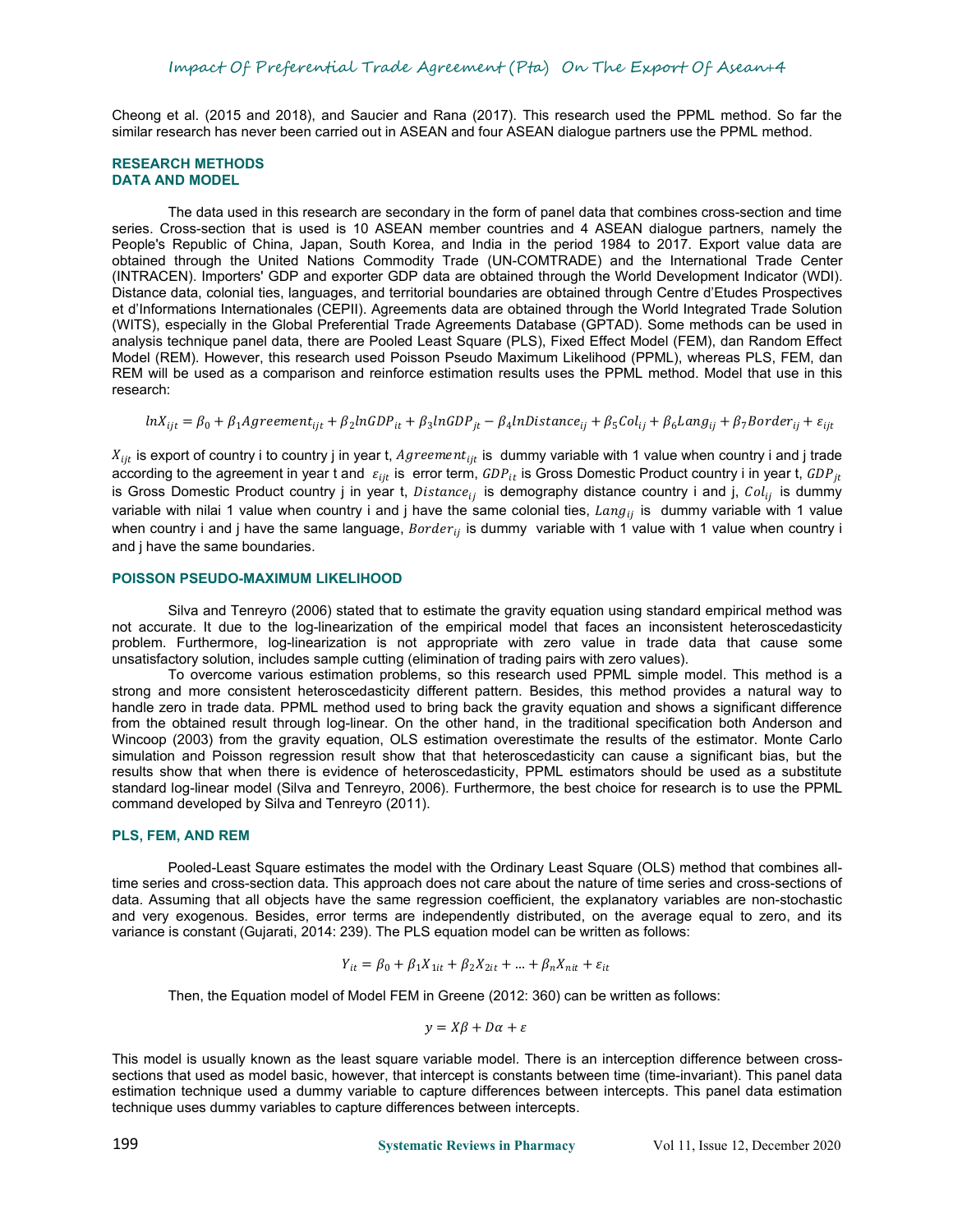The last is equation REM model can be written as follows:

$$
y_{it} = \beta_0 + \beta_1 x_{it1} + \dots + \beta_k x_{itk} + \alpha_i + u_{it}
$$

The REM model according to Woolridge (2013:492) is the model to estimate the unobservable effect  $(\alpha_i)$ .<br>REM model appropriates when the unobservable effect is considered to be uncorrelated with all explanatory variables. Then, can be ignored in error term and all serial correlation that generated over time can be handled by the estimation of the least common square (GLS). The ideal REM assumption includes all fixed effects added by the additional requirement that does not depend on all explanatory variables in all periods.

## **DISCUSSION AGREEMENT ENFORCEMENT**

Table 1 provides lists of trade agreements that involve 10 ASEAN+4 member countries that are signed from 1984 to 2017. Based on that table, it can be concluded that among nineteen trade agreements, thirteen agreements are bilateral. The India-Japan Comprehensive Economic Partnership Agreement(India-Japan CEPA) is the earliest bilateral agreement applicable since 1958. While the ASEAN Free Trade Area (AFTA) is the earliest plurilateral agreement

| <b>Name</b>                                                             | Trade Agreements Conducted By ASEAN + 4<br><b>Member</b>                                                            | <b>Scope</b>     | Year |
|-------------------------------------------------------------------------|---------------------------------------------------------------------------------------------------------------------|------------------|------|
| <b>ASEAN Free Tade Area (AFTA)</b>                                      | Indonesia, Thailand, Cambodia, Laos, Viet<br>Nam, Malaysia, Singapore, Brunei<br>Darussalam, Philipine, and Myanmar | Plurilateral     | 1992 |
| <b>ASEAN-China Free Trade Area</b><br>(ACFTA)                           | ASEAN and People's Republic of China<br>(PRC)/ China                                                                | Plurilateral     | 2003 |
| <b>ASEAN-Korea Free Trade Area</b><br>(AKFTA)                           | ASEAN and Republic of South Korea                                                                                   | Plurilateral     | 2006 |
| <b>ASEAN-Japan Comprehensive</b><br><b>Economic Partnership (AJCEP)</b> | <b>ASEAN and Japan</b>                                                                                              | Plurilateral     | 2003 |
| <b>ASEAN-India Free Trade Area</b>                                      | <b>ASEAN</b> and India                                                                                              | Plurilateral     | 2005 |
| Brunei Darussalam-Japan Free<br><b>Trade Area</b>                       | Brunei Darussalam and Japan                                                                                         | <b>Bilateral</b> | 2008 |
| <b>RRT-Singapore Free Trade Area</b>                                    | People's Republic of China (PRC) and<br>Singapore                                                                   | <b>Bilateral</b> | 2009 |
| Indonesia-Japan Economic<br><b>Partnership Agreement (IJEPA)</b>        | Japan and Indonesia                                                                                                 | <b>Bilateral</b> | 2008 |
| Japan-Singapore Free Trade Area                                         | Japan and Singapore                                                                                                 | <b>Bilateral</b> | 2002 |
| Japan-Thailand Free Trade Area                                          | Japan and Thailand                                                                                                  | <b>Bilateral</b> | 2007 |
| Japan-Viet Nam Free Trade Area                                          | Japan and Viet nam                                                                                                  | <b>Bilateral</b> | 2007 |
| Japan-Philipine Free Trade Area                                         | Japan and Philipine                                                                                                 | <b>Bilateral</b> | 2008 |
| Laos-Thailand Free Trade Area                                           | Laos and Thailand                                                                                                   | <b>Bilateral</b> | 1991 |
| <b>Singapore-Republic of South</b><br>Korea Free Trade Area             | Singapore and Republic of South Korea                                                                               | <b>Bilateral</b> | 2006 |
| <b>RRT-India Free Trade Area</b>                                        | People's Republic of China (PRC) and<br>India                                                                       | <b>Bilateral</b> | 1984 |
| India-Japan CEPA                                                        | India and Japan                                                                                                     | <b>Bilateral</b> | 1958 |
| <b>India-Republic of South Korea</b><br><b>Free Trade Area</b>          | India and Republic of South Korea                                                                                   | <b>Bilateral</b> | 2010 |
| India-Singapore Free Trade Area                                         | India and Singapore                                                                                                 | <b>Bilateral</b> | 2005 |
| RRT-Japan-Korea Free Trade<br><b>Agreement</b>                          | PRC, Japan, and South Korea                                                                                         | Plurilateral     | 2010 |

Source: Global Preferential Trade Agreement Database (2018)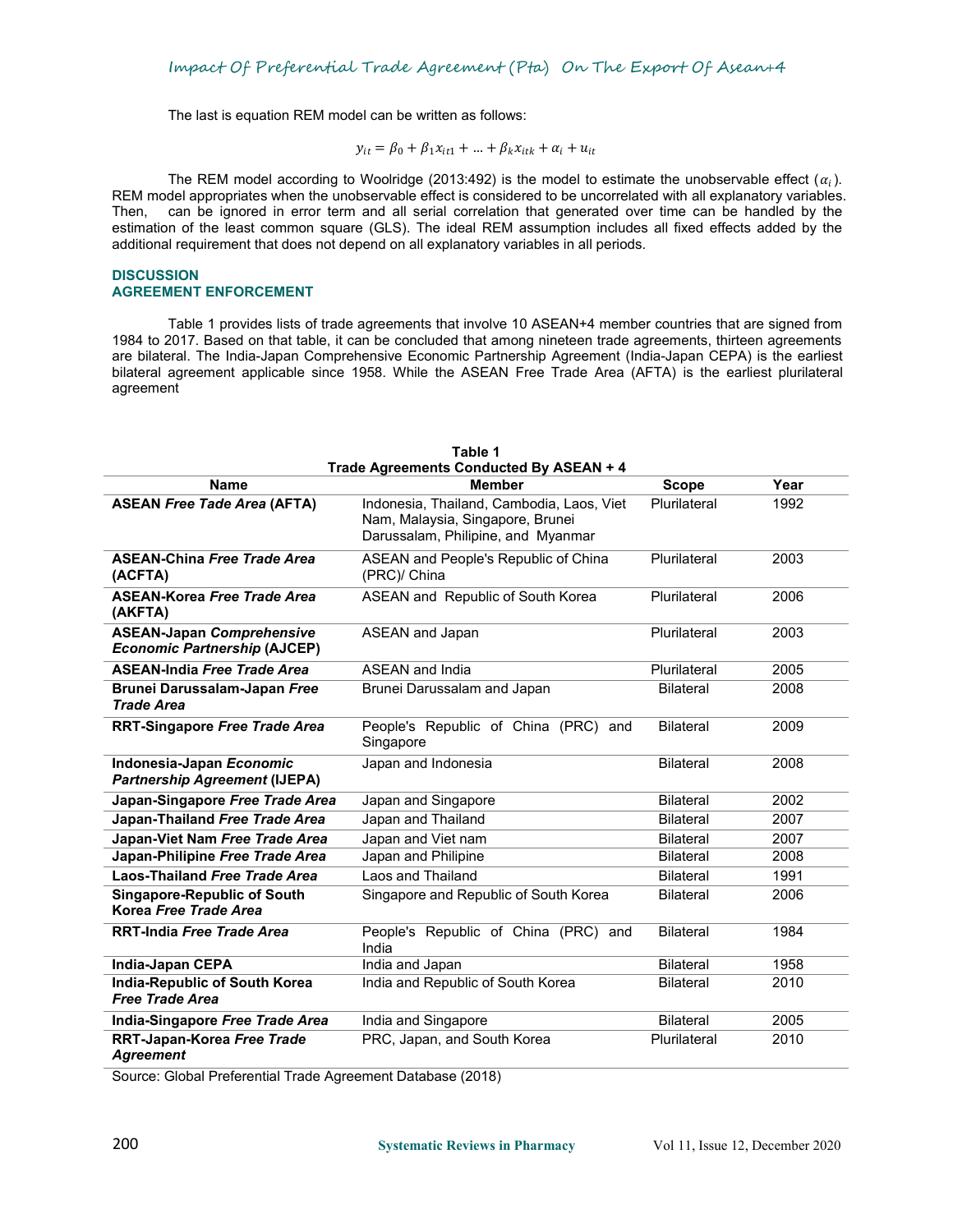It is important to be noted that the number of agreements in table 2 has been applied in different vears. Realistically still developing and giving an impact on the bilateral trade in 2018. Furthermore, it can be observed that some countries have more than FTA with trading partners, one bilateral and other regionals. The India-Japan Comprehensive Economic Partnership Agreement (India-Japan CEPA) became the earliest bilateral agreement because these two countries share historical ties and pride in the legacy of civilization. The current Indian-Japanese relations is rooted in their common perceptions about the environment that is developing in the region and the world at large. One of the contents of their agreement is mutual respect for each other's contribution in promoting peace, stability, and development in Asia and beyond.

## **RESULT**

This research aim is to analyze the effect of the GDP of the exporting country, the GDP of the importing country, distance, colonial ties, language, and territorial boundaries on export flows between ASEAN member countries (Indonesia, Thailand, Cambodia, Laos, Vietnam, Malaysia, Singapore, Brunei Darussalam, the Philippines, and Myanmar) and four dialogue partner countries (People's Republic of China, Japan, South Korea, and India) from 1984 to 2017. That data is estimated using the Poisson Pseudo-Maximum Likelihood Method (PPML).

Table 2 shows the PPML regression. These results indicate that the GDP variable of exporting country has positive relation and significant on the export value with a coefficient value of approximately 0.057 with 0,000 probability. GDP variable of importing also has positive relation and significant on export value with coefficient value<br>and probability respectively of 0.064 and 0,000. The distance variable has a negative relationship on respectively of 0.064 and 0,000. The distance variable has a negative relationship on the export value with a coefficient value of 0.014 and a probability of 0.058. The colonial ties have a positive relationship with coefficient value with the value of exports with a coefficient of 0.066 and a probability of 0.000. Language variables have a positive relationship with the value of exports with a coefficient value of 0.109 and a probability of 0,000. Territorial boundary variables do not significantly affect the value of exports. The agreement variable has a positive relationship with the value of exports with a coefficient of 0.063 and a probability of 0.000, which means significant.

| Table 2. PPML, PLS, and REM Estimation results |             |             |              |  |
|------------------------------------------------|-------------|-------------|--------------|--|
| <b>Variable</b>                                | <b>PPML</b> | <b>PLS</b>  | <b>REM</b>   |  |
| Agreement                                      | $0.063***$  | $0.173***$  | $0,174***$   |  |
| <b>LnGDPi</b>                                  | $0,057***$  | $1,146***$  | 1,348***     |  |
| <b>LnGDPi</b>                                  | $0.064***$  | $1.269***$  | $1.186***$   |  |
| <b>LnDistance</b>                              | $-0.014*$   | $-1.534**$  | $-1,485***$  |  |
| Col                                            | $0.066***$  | $0,544***$  | $0.815**$    |  |
| Lang                                           | $0.109***$  | $1,031***$  | $1.139***$   |  |
| <b>Border</b>                                  | 0.015       | $0.229***$  | 0.115        |  |
| <b>Constanta</b>                               | $-0.171*$   | $-31,68***$ | $-35,269***$ |  |
| Number of obs.                                 | 6188        | 5628        | 5628         |  |
| Pseudo log-likelihood                          | -20257,069  |             |              |  |
| <b>R-Square</b>                                | 0,558       | 0,729       | 0.715        |  |
| $LM-test$                                      |             |             | 33.573,31*** |  |

Note: The significance level (α) is marked with \*\*\* for 1%; \*\* for 5%; dan \* for 10%.

Table 2 also shows the estimation results use PLS method. Estimation results used PLS indicates that all independent and control variables influence the dependent variable significantly. The GDP variable of the exporter country has a positive relationship with the value of exports with a coefficient of 1.146. The GDP variable of the importer country has a positive relationship with the export value with a coefficient of 1.269. The distance variable has a negative relationship with the export value with a coefficient of 1.534. Besides, the colonial ties variables, language, boundaries, and trade agreements also have a positive relationship with the export value and coefficient value consecutively 0.544, 1.031, 0.229; and 0.173. Besides, estimation using PLS, the estimation results use FEM. It shows that all independent variables used in this research significantly influence the value of exports. Unfortunately, four variable models cannot be estimated (omitted) so it is quite risky to use estimation from this model. Furthermore, the estimation results using REM in Table 2 shows that all independent variables (accept the regional boundary) significantly influence the value of exports. The GDP variable of the importer country has a positive relationship with the value of exports with a coefficient of 1.348. The GDP variable of the exporter country has a positive relationship with the export value with a coefficient of 1.186. The distance variable has a negative relationship with the export value with a coefficient of 1.485. For the colonial, language, and AGREEMENT variables have a positive relationship to the exports value with coefficients successively 0.815; 1,139; and 0.174.

.<br>After estimating models using PLS, FEM, and REM, the next step is to choose which estimation model is more appropriate to use. Three tests were used to select the PLS, FEM, and REM, estimation models. The tests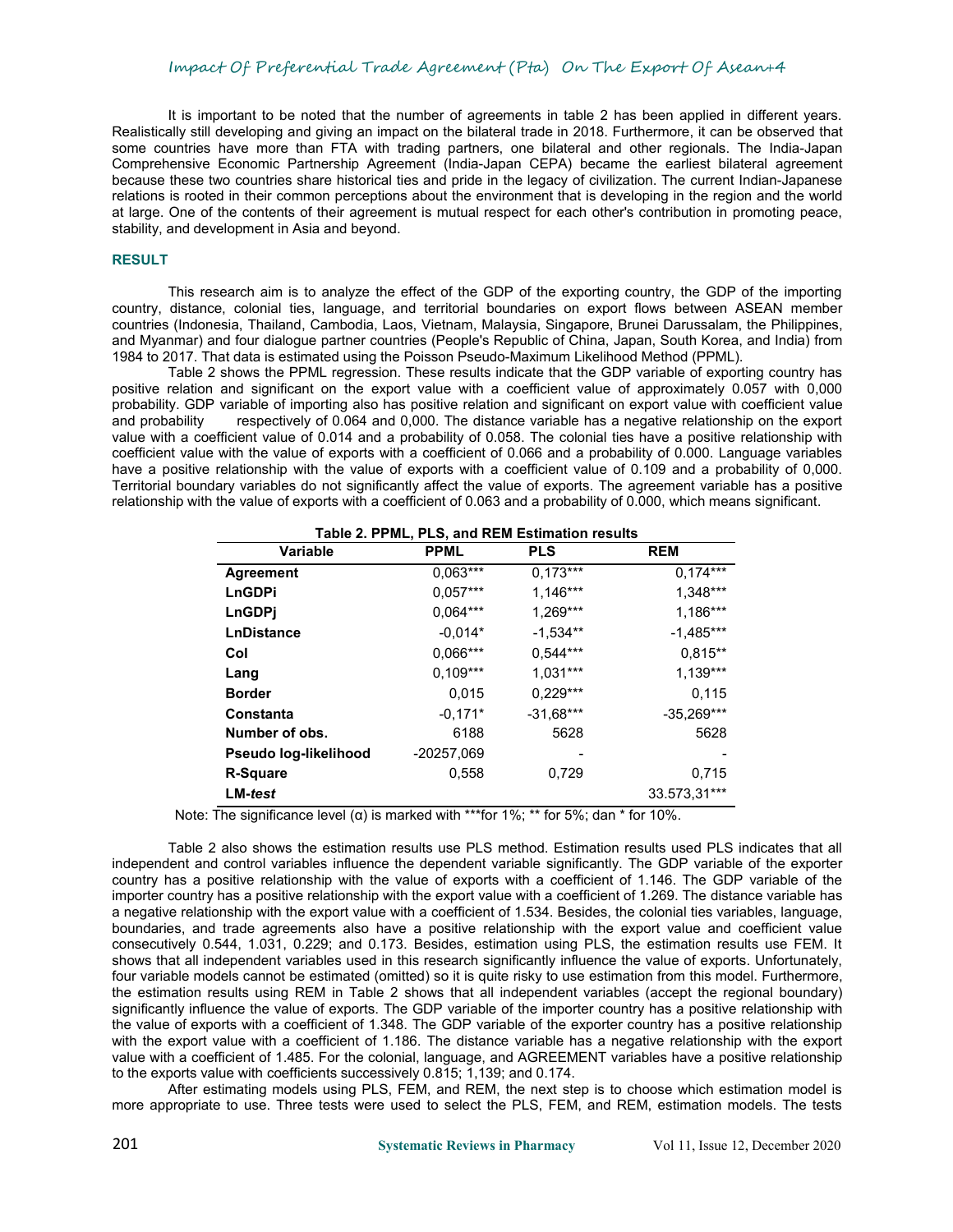comprise of F-statistics, Hausman-test, and LM-test. To choose the PLS or FEM estimation model uses the F-statistic test. Next, the selection of FEM or REM estimation models is done by Hausman-test. Finally, for the selection of PLS

or REM estimation models is using the Lagrangian Multiplier (LM-test).Based on the estimation results that had done before, in the previous point, it indicates that the estimation model using FEM is not appropriate to use because several variables are omitted. This causes the test cannot be done using F-statistics and Hausman-test so that it can only be done LM -test. LM-test is used to select the PLS or REM estimation model. This test has two criteria. If the probability of chi-square (Prob> chi2) is greater than the level of significance  $(α)$  then the best model used is PLS. If Prob> chi2 is smaller than the level of significance ( $\alpha$ ) then the more appropriate model to use is REM. Based on the LM-test results with STATA software, the Prob> chi2 value of 0,000 was obtained. This means that it is smaller than its significance.

The GDP variable of the importer countries can describe as the market size of the importer country and describe the demand side. The higher GDP the importer country, the higher of country's ability to buy or import goods (Appleyard and Field, 2014: 195). The results of this research show that the GDP of importer countries has a positive and significant effect on the exports of 10 ASEAN member countries and 4 ASEAN dialogue partner countries, specifically the People's Republic of China, Japan, South Korea, and India, from 1984 to 2017. This research is consistent with the theory of gravity models and in line with studies that conducted by Anderson (1979), Bergstrand (1985), Polak (1996), Matyas (1997), Sharma and Chua (2000), Anderson and van Wincoop (2003), Kien and Hashimoto (2005) ), Lee and Park (2005), Eicher and Henn (2011), Pusterla (2007), Foster et al. (2011), Sen et al. (2013) and Gil-Pareja et al. (2014) examined that the GDP of the importer country can increase the trading.<br>The GDP variable can also represent national income besides assessing a country's market size (Appleyard

and Field, 2014: 195). This time the country's GDP candraw offers side. When an exporter county's income increases, the country's ability to produce goods to be exported also increases. The results of this reasearch examined that the GDP of the exporter countries impact positively and significantly to the exports of 10 ASEAN member countries and 4 ASEAN dialogue partner countries, especially the People's Republic of China, Japan, South Korea, and India from 1984 to 2017. This research is agrees with the theoretical model and cross with researches conducted by Anderson (1979), Bergstrand (1985), Polak (1996), Matyas (1997), Sharma and Chua (2000), Anderson and van Wincoop (2003), Kien and Hashimoto (2005), Lee and Park (2005), Eicher and Henn (2011), Pusterla (2007), Foster etal. (2011), Sen et al. (2013) and Gil-Pareja et al. (2014) which cites the country's GDP can increase trading.

Geographical distance (distance) is one of the variables that are very important in the gravity model. Distance negatively affects international trade according to the theory of gravity models (Husted and Melvin, 2010: 8 and Appleyard and Field, 2014: 195). The results of this study found that distance has a negative and significant effect on exports of 10 ASEAN member countries and 4 ASEAN dialogue partner countries, particularly the People's Republic of China, Japan, South Korea, and India during 1984 to 2017. This research isconsistent with the theory of gravity models and agrees with the previous researches done by Krugman (1980), Koo et al. (2006), Egger et al. (2011), Sen et al. (2013), Gil-Pareja et al. (2014), Cheong et al. (2015), Saucier and Rana (2017), and Cheong et al. (2018) which stat that distance has affect trading negatively.

The variable of colonial ties is taken into account in the gravity model as an indication between importer and exporter countries that are members of trade agreements have the same colonial history (Feenstra, 2015: 75-178). Countries with the same colonial ties have strong ties because their feeling is the same, because of the same destiny so it will be easier to do trade agreements and ultimately can increase the volume of trades. The results of this research show that colonial ties have a positive and significant effect on exports of 10 ASEAN member countries and 4 ASEAN dialogue partner countries, namely the People's Republic of China, Japan, South Korea, and India from 1984 to 2017. This research in line with researches conducted by Koo et al. (2006), Egger et al. (2011), and Gil- Pareja et al. (2014) which states that when two countries have the same colonial history, then the country is easier to involve in an agreement.<br>The language variable can also be easily entered into a gravity model. This variable shows that between

importer and exporter countries that are members of a trade agreement have the same language (Feenstra, 2015: 75-178). If importer and exporter countries have the same language, it will be easier to communicate in making agreements. The results of this study point out that language has a positive and significant effect on exports of 10 ASEAN member countries and 4 ASEAN dialogue partner countries, specifically the People's Republic of China, Japan, South Korea, and India from 1984 to 2017. This research coherent with researches conducted by Koo et al. (2006), Egger et al. (2011), Gil-Pareja et al. (2014), Cheong et al. (2015), and Cheong et al. (2018) which states that languages similarities can facilitate agreements under the agreement which can increase interstate trading.

Such the previous variables that are colonial and language ties, the boundary variable can also be included in the gravity model when the importer and exporter countries incorporated in the agreement have the same boundary (Feenstra, 2015: 75-178). The results of this research examine that the boundary variables do not significantly influence the exports of 10 ASEAN member countries and 4 ASEAN dialogue partner countries, they are the People's Republic of China, Japan, South Korea, and India during 1984 to 2017. These results show the agreement with the research of Sen et al. (2013). Despite having the proximity of the boundaries, but this variable has no significant effect on trades. Based on this, it can be concluded that the boundary variables do not affect the export of ASEAN member countries and the four ASEAN dialogue partners.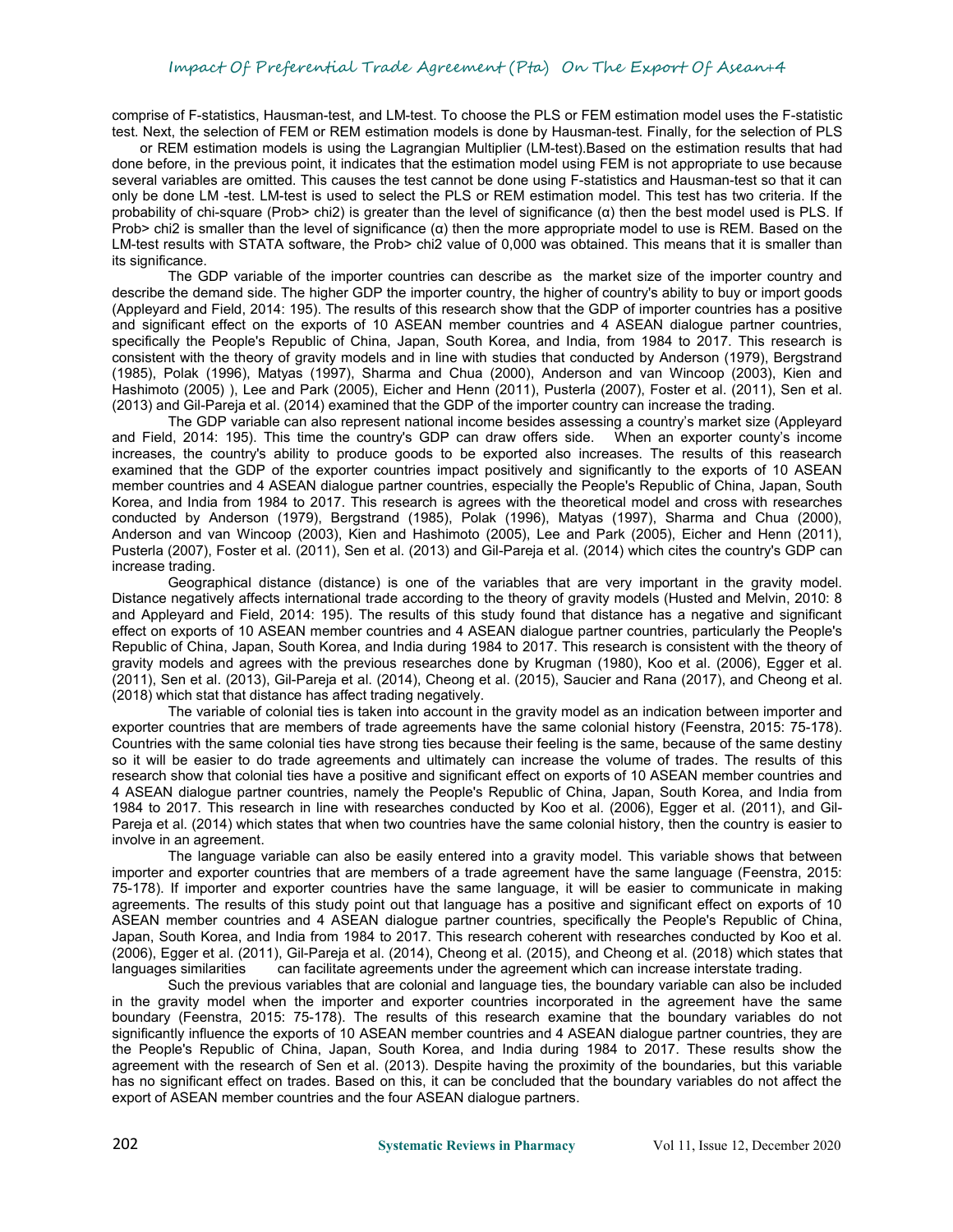Trade agreements variable can encourage more bilateral trade among membercountries and allow the creation of trade agreements (trade creation) under trade agreements (Bhagwati et al., 1998). The results of this research indicate that the agreement variable has a positive effect on the exports of 10 ASEAN member countries and 4 ASEAN dialogue partner countries, especially the People's Republic of China, Japan, South Korea, and India during 1984 to 2017. These results are in line with research conducted by Aitken ( 1973), Koo et al. (2006), Eicher and Henn (2011), Egger et al. (2011), Foster et al. (2011), Sen et al. (2013), Gil-Pareja et al. (2014), Cheong et al. (2015), Saucier and Rana (2017), and Cheong et al. (2018) which states that an under an agreement can encourage trade creation.

## **CONCLUSION**

Based on the estimation result that has been done using PPML, it can be concluded that the GDP variable importer country effect on exporter country of ASEAN member countries and four ASEAN dialogue partners positively and significantly. It happens because when the increasing of exporter countries will cause that country to buy or import more goods that other countries or exporter countries. GDP variable of exporter country effect on the export of ASEAN member countries and four ASEAN dialogue partners positively and significantly. It occurs because if exporter country's GDP increase as a result the ability of exporter country to produce export goods will also increase. Distance variable effects negatively and significantly on the country's export of ASEAN members and four ASEAN dialogue partners. This occurs due to the farther distance among countries it will cause the increasing cost of transportation. In the end, if the cost of transportation increase the export will decrease. Colonial ties variable effect on exporter country of ASEAN member countries and four ASEAN dialogue partners positively and significantly. If between country has the same colonial history will cause those countries to have the same stronger feeling, as a result, it will be easier to do export and import agreement. The language variable positively and significantly affects ASEAN member countries and four ASEAN dialogue partners. If between countries have the same language it will be easier for them to communicate. Consequently, it will easier to do export and import agreement. Boundaries variable does not affect significantly export ASEAN countries' members and four ASEAN dialogue partners. The trade agreement variable affects positively and significantly on the export of ASEAN member countries and four ASEAN dialogue partners. It happens under an agreement that can encourage more bilateral trade among member countries and increase trade volume among member countries.

Based on the conclusions explained, the recommendations that can be recommended in this research are for ASEAN+4 countries and other countries are expected to be able to increase agreements with other countries as well. Each country needs to involve in an agreement under a bilateral agreement to encourage trade and increase market access to avoid losing the competition with other countries that have involved in an agreement previously. Importer country and the exporter country should increase the GDP in order to increase the goods to be imported by the importer country and the goods produced by the exporter country.

## **REFERENCES**

- Aitken, N. D. (1973). The effect of the EEC and EFTA on European trade: A temporal cross-section analysis. *The American Economic Review*, *63*(5), 881-892.
- Anderson, J. E. (1979). A theoretical foundation for the gravity equation. *The American Economic Review*, 69(1), 106- 116.
- Anderson, J. E., & VanWincoop, E. (2003). Gravity with gravitas: a solution to the border puzzle. *American economic review*, 93(1), 170-192.
- Appleyard, Dennis R., & Field, Alfred J. (2014). *International Economics*, 8/E. United States of America: McGraw-Hill Companies
- Asia-Pacific Trade and Investment Report (APTIR). (2016). Investment Report 2016: *Recent Trends and Developments.*
- Balassa, B. (2013). *The theory of economic integration (routledge revivals)*. Routledge.
- Baldwin, R. E. (1997). The causes of regionalism. *World Economy*, 20(7), 865-888.
- Bergstrand, J. H. (1985). The gravity equation in international trade: some microeconomic foundations and empirical evidence. *The review of economics and statistics*, 474-481.
- Bhagwati, J., Greenaway, D., & Panagariya, A. (1998). Trading preferentially: Theory and policy. *The Economic Journal*, *108*(449), 1128-1148.
- Centre d'Etudes Prospectives et d'Informations Internationales. (2018). Distance, Colonial Ties, Language, dan Border Data (Online). ([www.cepii.fr](http://www.cepii.fr))
- Chang, Y. M., & Xiao, R. (2015). Preferential trade agreements between asymmetric countries: Free trade areas (with rules of origin) vs. customs unions. *Japan and the World Economy*, *33*, 28-43.
- Cheong, J., Kwak, D. W., & Tang, K. K. (2015). Heterogeneous effects of preferential trade agreements: How does partner similarity matter?. *World Development*, *66*, 222-236.